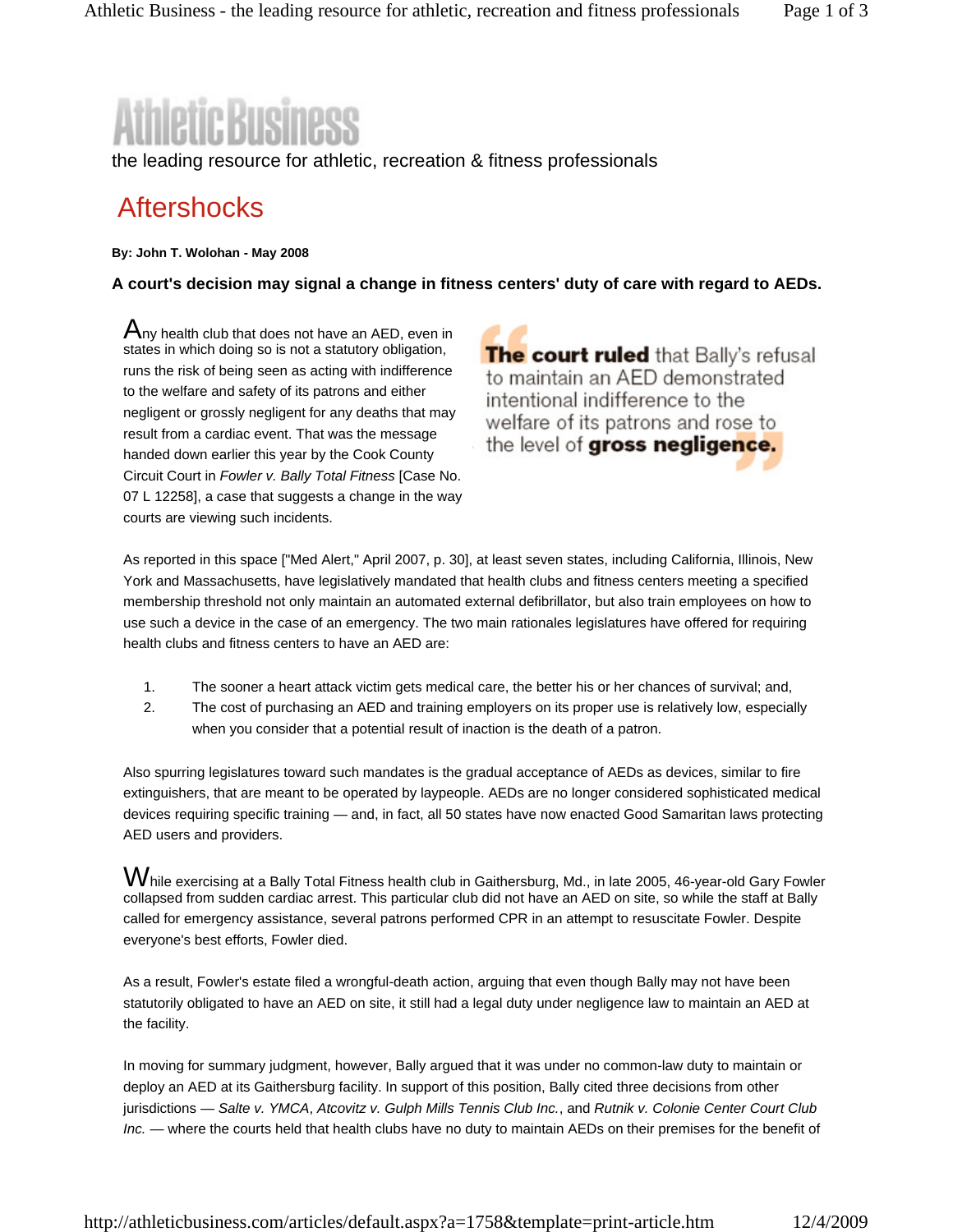## their patrons.

In considering Bally's motion for summary judgment, the court ruled that the issue was not whether Bally had a duty to maintain an AED on its premises or a duty to train its employees to deploy such a device, but whether, due to the special relationship between the premises owner and club member, Bally owed a duty to protect Fowler against unreasonable risks of physical harm. Clearly, the court ruled, the club owed him such a duty. What was not clear, however, was whether Bally breached its duty by not maintaining or deploying an AED on its Gaithersburg premises. The court, therefore, ruled that the case must go to trial.

In its ruling, the court did provide some clues as to the standard it would apply in determining whether Bally breached its duty by failing to maintain an AED. For example, the court noted that much has happened in terms of the statutory law regarding AEDs nationwide, and that in the time between the cases cited by Bally (which were decided in 1998, 2002 and 2004) and Fowler's death, the use of AEDs had become much more common almost, the court held, bordering on standard practice in certain customer service-heavy industries. Citing *Ksypka v. Malden YMCA* [22 Mass. L. Rep. 122; 2007 Mass. Super. LEXIS 43], the court also ruled that it "sees no reason why the standard of care, even for emergency services, should not be regarded as an ever-evolving concept, measured in some way by the acceptance of the need for and efficacy of new emergency treatment procedures and equipment."

Next, the court considered whether it was foreseeable that someone using the facility might suffer a sudden cardiac arrest. Under negligence law, if the risk were not foreseeable, Bally would have had no duty to protect Fowler from such an injury. In considering whether Fowler's injury was foreseeable, the court ruled that cardiac events are reasonably foreseeable when people engage in strenuous physical activity. In support of this conclusion, the court cited a study conducted by Bally which found that an average of 35 Bally members die of cardiac events each year.

Additionally, the court looked at the cost such a burden would have on Bally and other health clubs, in comparison to the potential lives saved. Bally's cost to acquire AEDs for all its facilities nationwide and to train its employees on their use would be approximately \$2 million. By comparison, the court found that Bally spends more than \$60 million a year on advertising. As such, the court held that the consequences of imposing a duty on Bally to have AEDs at all its facilities and to train its employees on their use are relatively insignificant.

Bally, however, argued that even if the court did find that the Gaithersburg club owed Fowler a legal duty to maintain an AED, it was insulated from any negligence claims by the waiver Fowler signed as part of his membership agreement. While acknowledging that the club's waiver was valid and enforceable, the court also identified three exceptions where the public interest will render an exculpatory clause unenforceable:

- 1. When the party protected by the clause intentionally causes harm or engages in acts of reckless, wanton or gross negligence.
- 2. When the bargaining power of one party is so grossly unequal so as to put that party at the mercy of the other's negligence.
- 3. When the transaction involves the public interest.

After considering the three exceptions, the court ruled that Bally's refusal to maintain an AED at its Gaithersburg facility demonstrated intentional indifference to the welfare of its patrons and rose to the level of gross negligence. In support of this conclusion, the court, citing *Taylor v. Harford County Department of Social Services* [384 Md. 213, 228 (2004)], held that gross negligence is "the omission of that care which even inattentive and thoughtless men never fail to take of their own property[;] it is a violation of good faith ... it implies malice and evil intention."